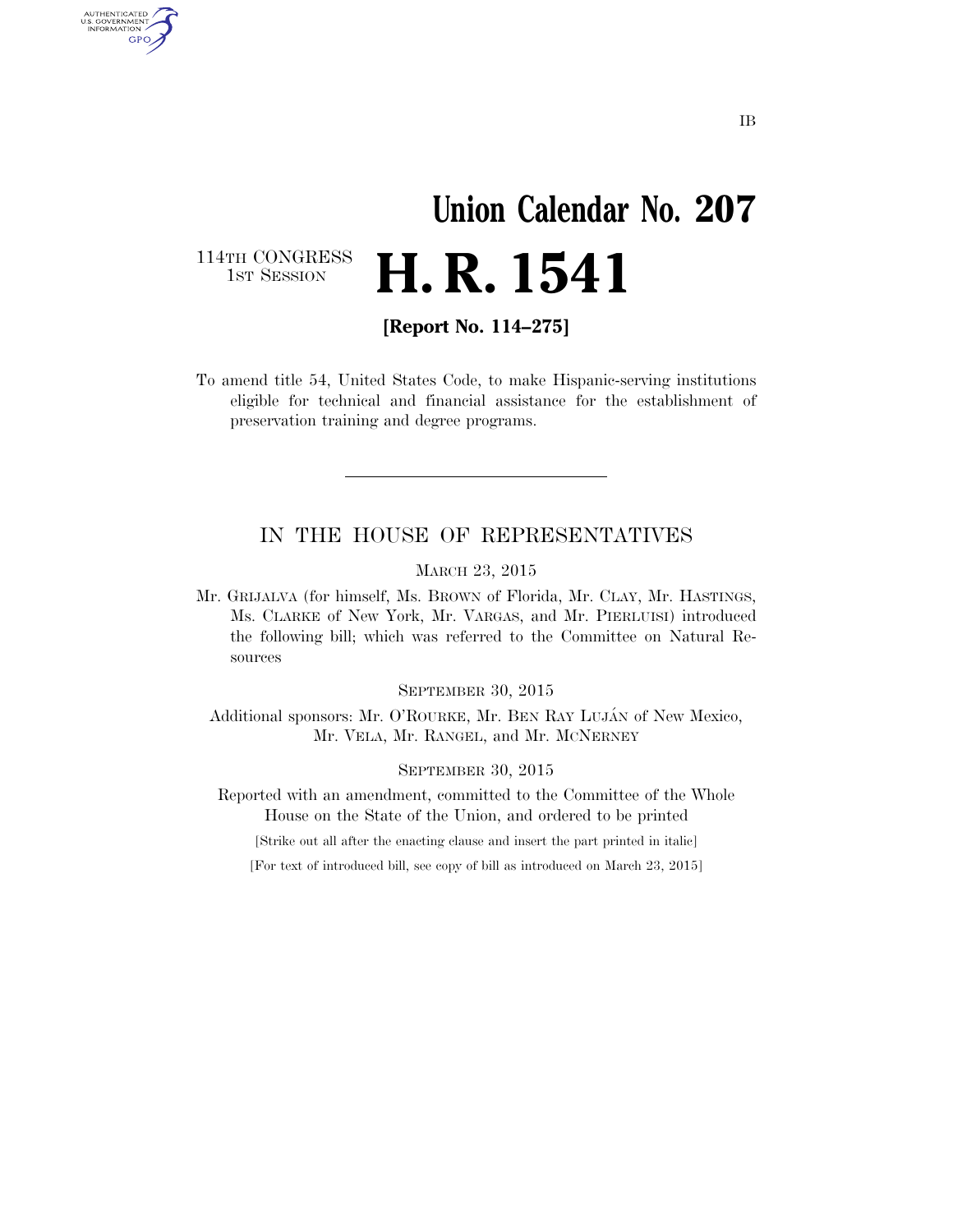### **A BILL**

2

To amend title 54, United States Code, to make Hispanicserving institutions eligible for technical and financial assistance for the establishment of preservation training and degree programs.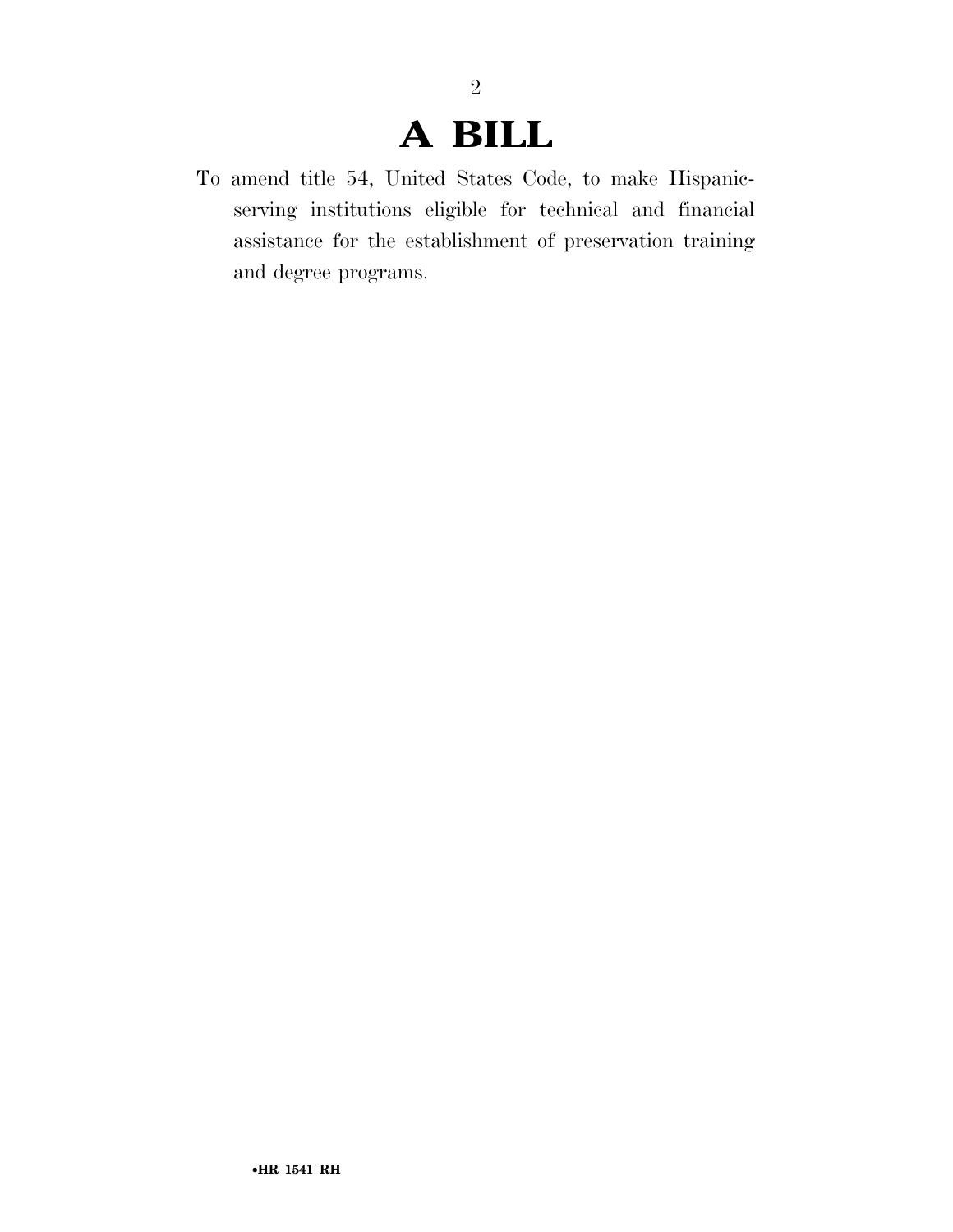*Be it enacted by the Senate and House of Representa- tives of the United States of America in Congress assembled, SECTION 1. SHORT TITLE. This Act may be cited as the ''Preservation Research at Institutions Serving Minorities Act'' or the ''PRISM Act''. SEC. 2. ELIGIBILITY OF HISPANIC-SERVING INSTITUTIONS AND ASIAN AMERICAN AND NATIVE AMER- ICAN PACIFIC ISLANDER-SERVING INSTITU- TIONS FOR ASSISTANCE FOR PRESERVATION EDUCATION AND TRAINING PROGRAMS. Section 303903(3) of title 54, United States Code, is amended by inserting ''to Hispanic-serving institutions (as* 

*defined in section 502(a) of the Higher Education Act of* 

*1965 (20 U.S.C. 1101a(a))) and Asian American and Na-*

*tive American Pacific Islander-serving institutions (as de-*

*fined in section 320(b) of the Higher Education Act of 1965* 

*(20 U.S.C. 1059g(b))),'' after ''universities,''.*